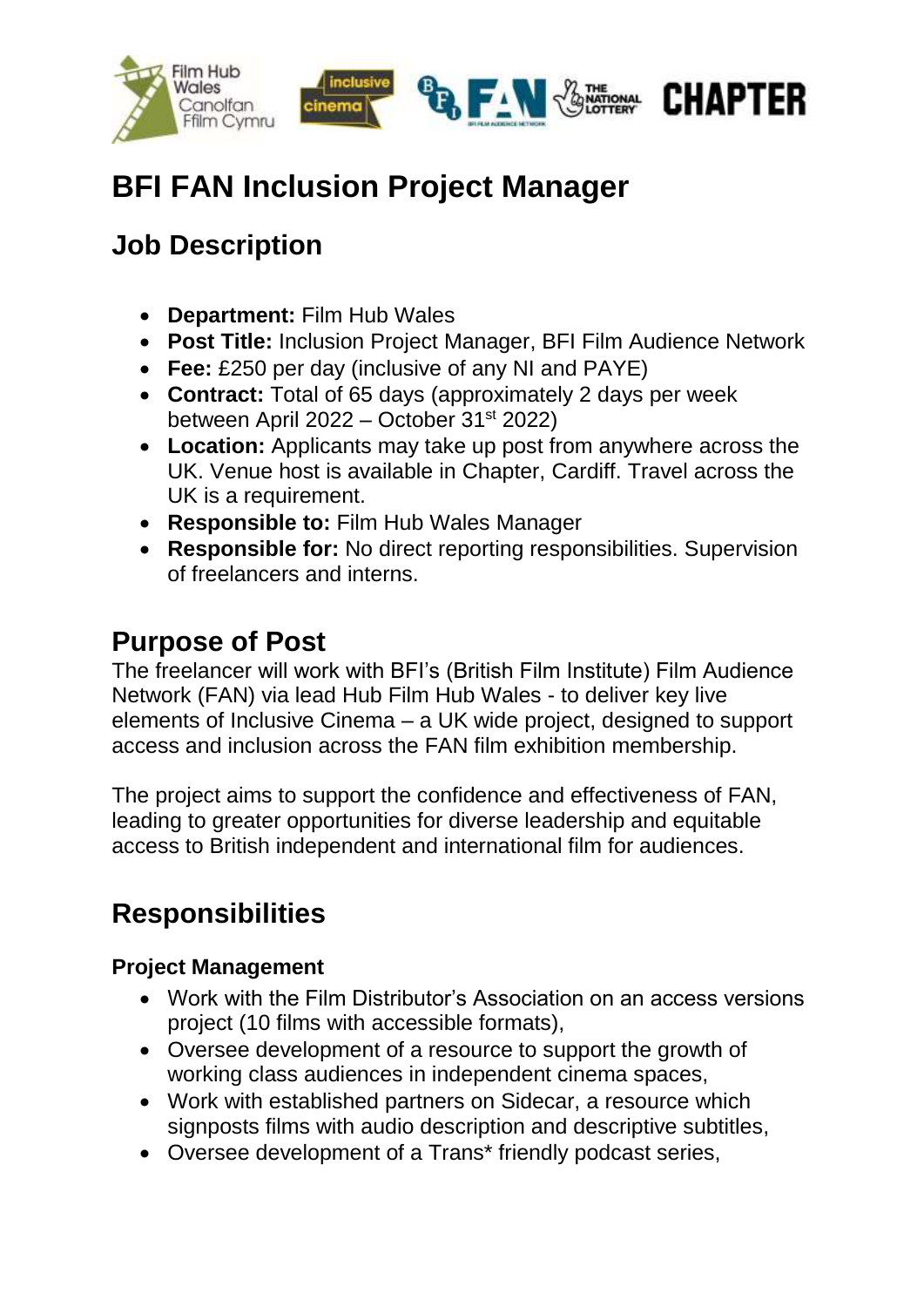#### **R&D / Evaluation**

- Commission case studies from the FAN membership demonstrating inclusive practice,
- Oversee completion of a 2022 access survey,
- Complete quarterly reports for funders.

#### **Partnerships**

- Arrange meetings of the Inclusive Cinema advisory groups who inform the development of the project,
- Offer advice to FAN members and Hubs where relevant.
- Update partner contracts and payment information.

#### **Fundraising**

 Oversee an application to support R&D screenings for D/deaf and disabled audiences.

#### **Comms**

 Updates to inclusivecinema.org and working with the FHW Comms Officer to update the Inclusive Cinema social media platforms,

#### **Miscellaneous**

- Any other duties as reasonably required by the Chief Executive or Film Hub Wales Strategic Manager,
- To become familiar with all relevant Health and Safety, operational, personnel, customer care, Data Protection and financial procedures, ensuring that all statutory obligations are complied with, especially in relation to licensing laws and first aid,
- The post-holder's duties must at all times be carried out in compliance with Chapter's Equal Opportunities policy, ensuring equality of opportunity is afforded to all persons both internal and external to Chapter.

#### **Special Conditions**

- Flexible working hours may be required involving weekends/evenings and some travel around the UK. A flexible attitude will be taken to ensure candidates with access requirements/carer demands are supported,
- Candidates from diverse backgrounds will be encouraged to bring their experiences to their role and to foster broader understanding in the FHW team and wider FAN.